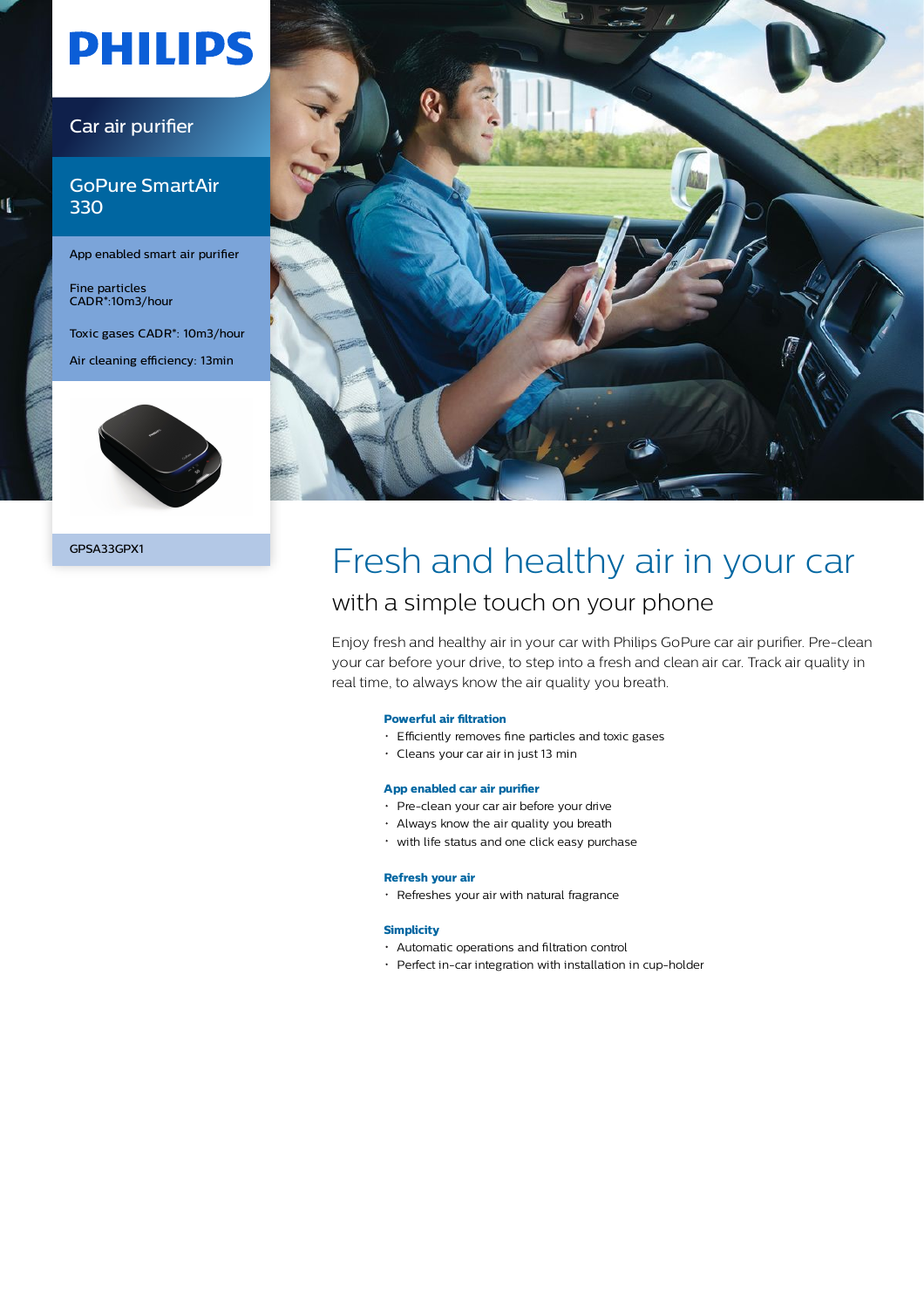### Car air purifier GPSA33GPX1

# **Highlights**

#### **Clean air efficiency**



Boost-mode filtration cleans air quickly at highest speed

#### **Pollution filtration**

Philips unique high-efficiency filtration technology removes fine particles like PM2,5 with a Clean Air Delivery Rate (CADR) of 10m3/hour, and toxic gases with a CADR of 10m3/hour, to keep you and your family in good health.

#### **Pre-clean your car air**



With Philips GoPure smart car air purifier, you can pre-clean the air in your car when you are away, to step into a fresh and clean air car

#### **Real-time air quality tracking**



GoPure smart car air purifier track in real time indoor & outdoor air quality, and alway let you know the air quality you breath

#### **Filter replacement indicator**

GoPure smart car air purifier displays the life status of the filter, and warns you when it is time to change it, to enjoy the best filtration efficiency, always

#### **Natural fragrance dispenser**



GoPure refreshes your air with natural fragrance dispensing function. 1 fragrance cartridge included

#### **Automatic filtration**



Focus on driving , thanks to automatic operations and filtration control

#### **Easy installation**



Including 4m 12V power cable and cup-holder installation accessory, for perfect in-car integration